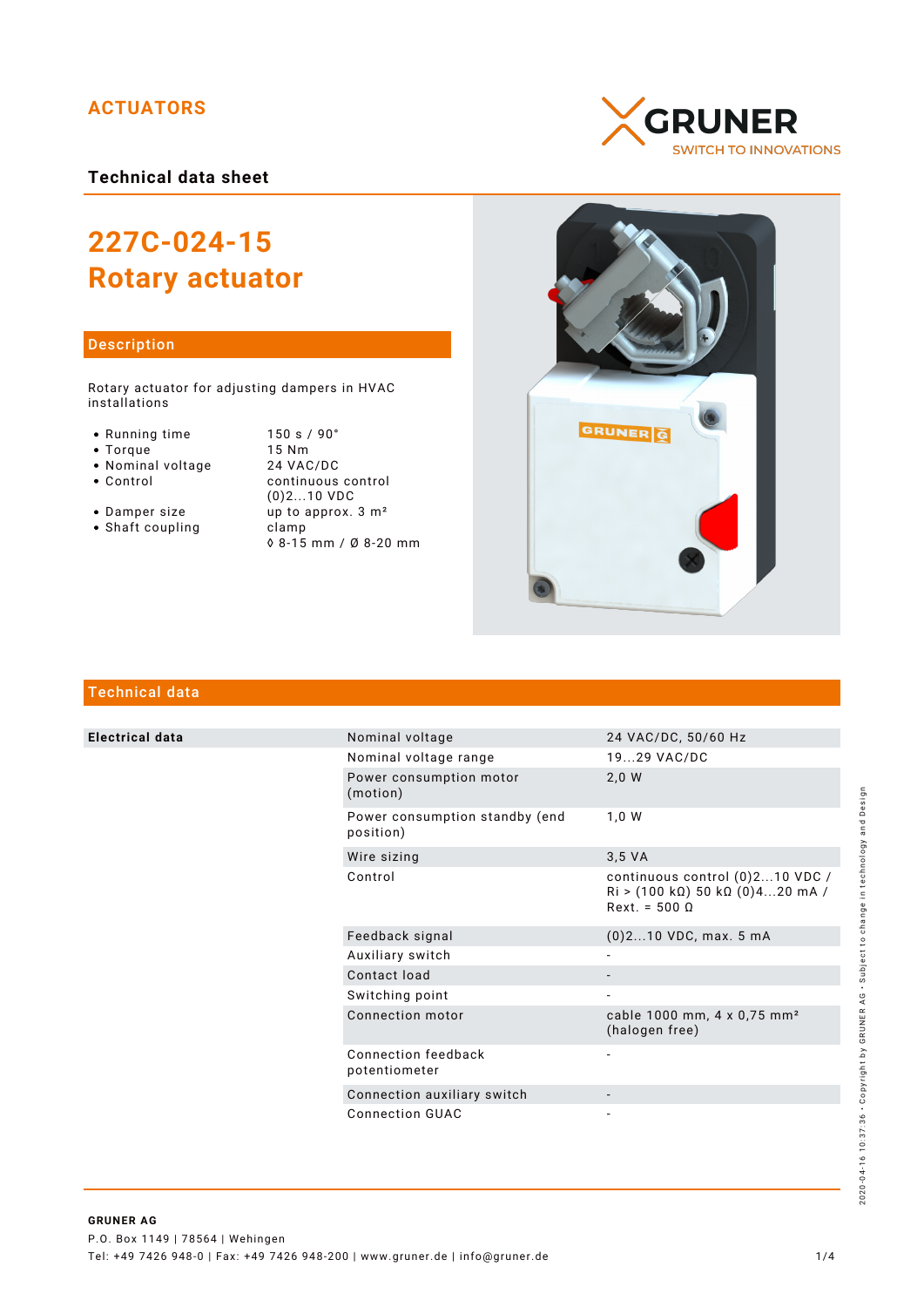

| Technical data             |                                         |                                                                                                                                                   |  |  |
|----------------------------|-----------------------------------------|---------------------------------------------------------------------------------------------------------------------------------------------------|--|--|
|                            |                                         |                                                                                                                                                   |  |  |
| <b>Functional data</b>     | Torque                                  | 15 Nm                                                                                                                                             |  |  |
|                            | Damper size                             | up to approx. 3 m <sup>2</sup>                                                                                                                    |  |  |
|                            | Synchronised speed                      | ±5%                                                                                                                                               |  |  |
|                            | Direction of rotation                   | selected by switch                                                                                                                                |  |  |
|                            | Manual override                         | Gearing latch disengaged with<br>pushbutton, self-resetting                                                                                       |  |  |
|                            | Angle of rotation                       | 0°max. 95° can be limited with<br>adjustable mechanical end stops;<br>after changing the angle of<br>rotation, a adaptation drive must<br>be made |  |  |
|                            | Running time                            | 150 s / 90°                                                                                                                                       |  |  |
|                            | Sound power level                       | $<$ 35 dB(A)                                                                                                                                      |  |  |
|                            | Shaft coupling                          | clamp $\Diamond$ 8-15 mm / Ø 8-20 mm                                                                                                              |  |  |
|                            | Position indication                     | mechanical with pointer                                                                                                                           |  |  |
|                            | Service life                            | $> 60000$ cycles $(0^{\circ}95^{\circ}0^{\circ})$<br>> 1 000 000 partial cycles (max.<br>$\pm 5^{\circ}$ )                                        |  |  |
|                            |                                         |                                                                                                                                                   |  |  |
| <b>Safety</b>              | Protection class                        | III (safety extra-low voltage)                                                                                                                    |  |  |
|                            | Degree of protection                    | IP 54 (cable downwards)                                                                                                                           |  |  |
|                            | <b>EMC</b>                              | CE (2014/30/EU)                                                                                                                                   |  |  |
|                            | LVD.                                    | CE (2014/35/EU)                                                                                                                                   |  |  |
|                            | <b>RoHS</b>                             | CE (2011/65/EU - 2015/863/EU -<br>2017/2102/EU)                                                                                                   |  |  |
|                            | Mode of operation                       | Typ 1 (EN 60730-1)                                                                                                                                |  |  |
|                            | Rated impulse voltage                   | 0,8 kV (EN 60730-1)                                                                                                                               |  |  |
|                            | Control pollution degree                | 3 (EN 60730-1)                                                                                                                                    |  |  |
|                            | Ambient temperature normal<br>operation | $-30^{\circ}$ C +50 $^{\circ}$ C                                                                                                                  |  |  |
|                            | Storage temperature                     | $-30^{\circ}$ C +80 $^{\circ}$ C                                                                                                                  |  |  |
|                            | Ambient humidity                        | 595% r.H., non condensing (EN<br>$60730-1)$                                                                                                       |  |  |
|                            | Maintenance                             | maintenance free                                                                                                                                  |  |  |
| <b>Dimensions / Weight</b> | Dimensions                              | $115 \times 65 \times 61$ mm                                                                                                                      |  |  |
|                            | Weight                                  | 350q                                                                                                                                              |  |  |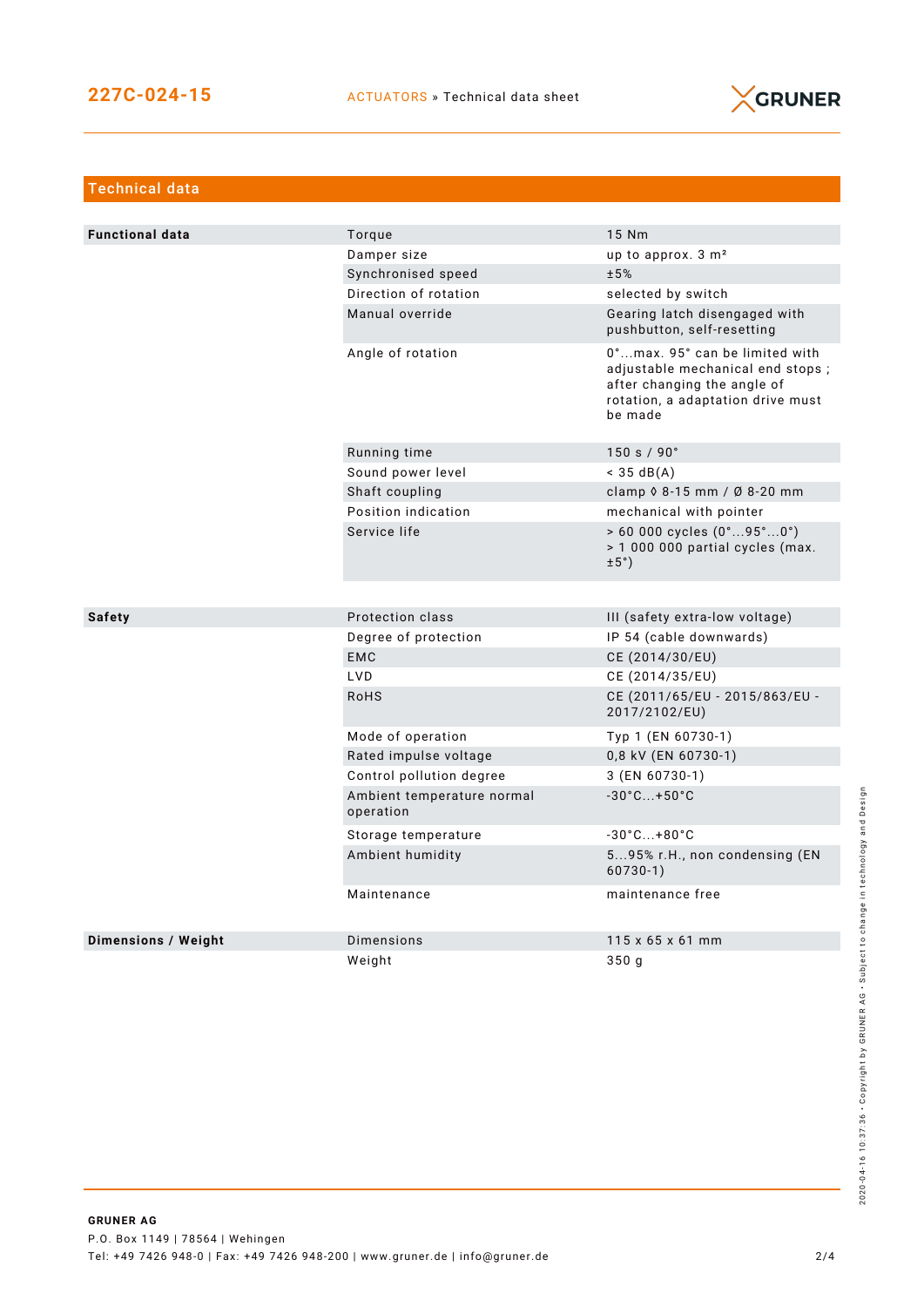

## Functionality / Properties

#### **Operating mode**

Connect power supply to wire 1+2 and a reference signal Y to wire 3 in range of (0)2...10 VDC, actuator drives to its specified position. The actual damper position (0...100%) is a feedback signal U on wire 4 for example to share with other actuators. The actuator is overload-proof, requires no limit switches and automatically stops, when the end stop is reached.

#### **Direct mounting**

Simple direct mounting on the damper shaft with a clamp, protection against rotating with enclosed anti-rotation lock or rather at intended attachment points.

#### **Manual override**

Manual override with selfresetting pushbutton possible (the gear is disengaged as long as the button is pressed).

Connector / Security Note

#### **Mode switch**

Mode switch with five positions at the housing:

2-10 R: rotary direction right 2-10 VDC

0-10 R: rotary direction right 0-10 VDC

Adp: adaption 0-10 L: rotary direction left 0-10 VDC

2-10 R: rotary direction left 2-10 VDC

#### **Adaption drive**

- Actuator power off
- Setting the mechanical end stops
- Actuator power on
- Adaption enable
- Actuator drive to position 0
- Actuator drive to position 1
- Adaption disable, if desired angular range reached or rather if actuator reached endstop
- "Y" refers to the measured angular range



#### **Safety remarks**

- Connect via safety isolation transformer!
- The device is not allowed to be used outside the specified field of application, especially in airplanes.
- It may only be installed by suitably trained personnel. Any legal regulations or regulations issued by authorities must be observed during assembly.
- The device may only be opened at the manufacturer´s site.
- The device is not allowed to be disposed of as household refuse. All locally valid regulations and requirements must be observed.
- When calculating the required torque, the specifications supplied by the damper manufacturer´s (crosssection, design, installation site), and the air flow conditions must be observed.